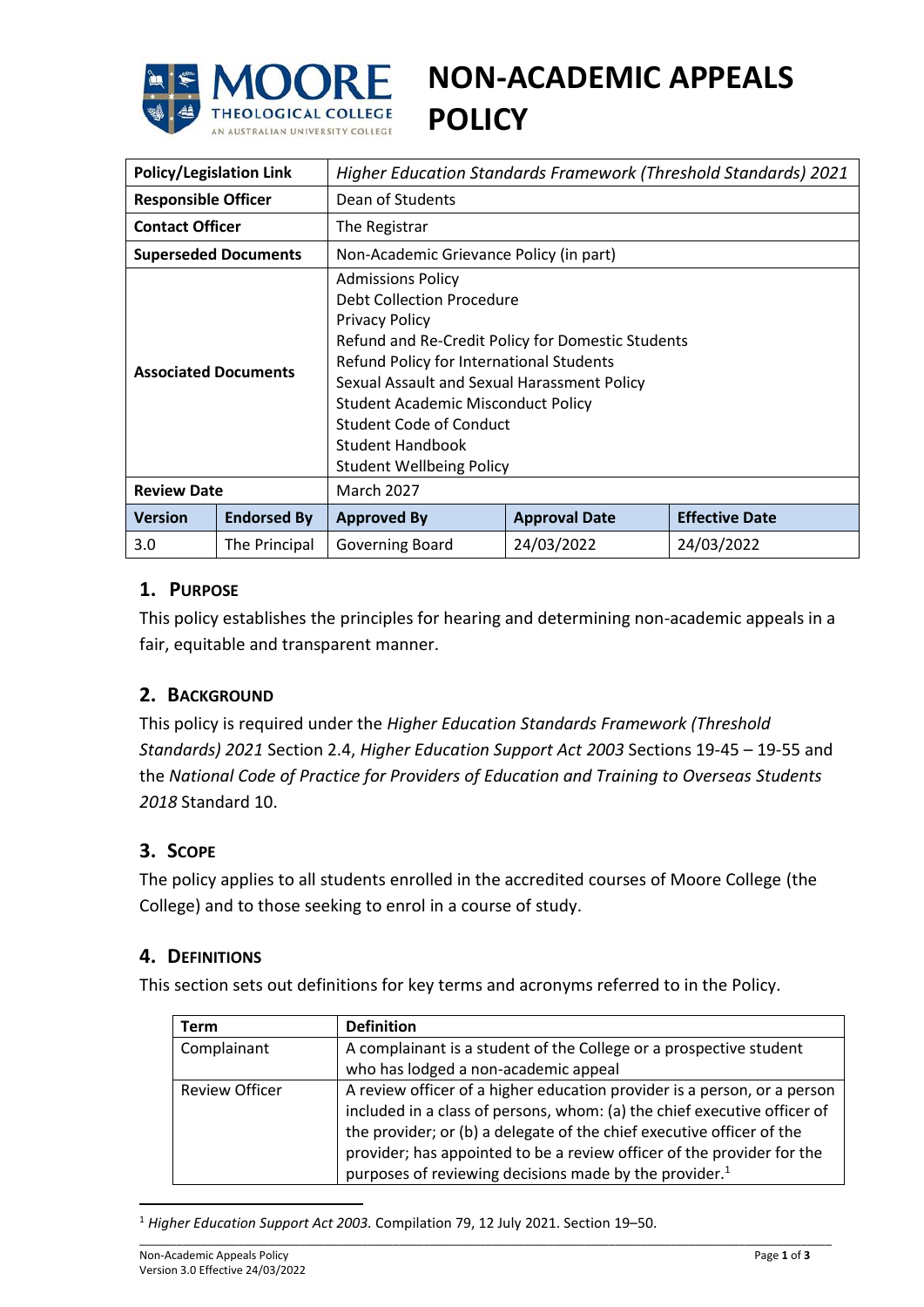# **5. NON-ACADEMIC APPEAL**

A non-academic appeal arises from an event occurring in the life of the College, or a decision made by the College, in which the complainant perceives lack of procedural fairness and/or negative discrimination and/or an affront to person or conscience, which does not arise from the complainant's academic performance or potential.

# **6. POLICY STATEMENT**

## 6.1 Procedural Fairness

All staff and faculty involved in resolving a non-academic appeal by a student or prospective student have a duty to observe the principles of procedural fairness, which include the following elements:

- (i) students and prospective students have access to the policy and procedures on the College website
- (ii) the right of the student or prospective student to a fair hearing and the right of all parties involved to be heard
- (iii) that all complaints and appeals are dealt with in confidence at all times
- (iv) that all complaints and appeals are dealt with in a timely manner
- (v) the right not to be discriminated against at any stage during the initial complaint or appeals process
- (vi) that if an appeal escalates, it cannot be dealt with by any person previously involved with the appeal
- (vii) the right of the student or prospective student to be accompanied by a support person, provided that person is not a practising solicitor or barrister
- (viii) all parties must have full knowledge of the nature and substance of the appeal
	- (ix) the right to an independent decision maker
	- (x) the decision is based solely on the relevant evidence with all submissions considered

## 6.2 Fees

No fees are charged by the College for non-academic appeals. Any other costs, such as attending a hearing, are borne by the complainant.

- 6.3 Appeal Resolution
	- (i) The College will provide two escalating levels for the resolution of non-academic appeals, one internal and one external:
		- the non-academic appeals committee, which will consist of the Dean of Students, the Academic Dean, the Chief Operating Officer (or their respective delegates);
		- the external Review Officer.
	- (ii) International students may appeal to the external Review Officer or the [Overseas Students Ombudsman](http://www.ombudsman.gov.au/making-a-complaint/overseas-students) [www.ombudsman.gov.au](http://www.ombudsman.gov.au/)
	- (iii) In relation to FEE-HELP matters complainants will be informed of their right to apply to the Administrative Appeals Tribunal should they seek a further review of the decision.